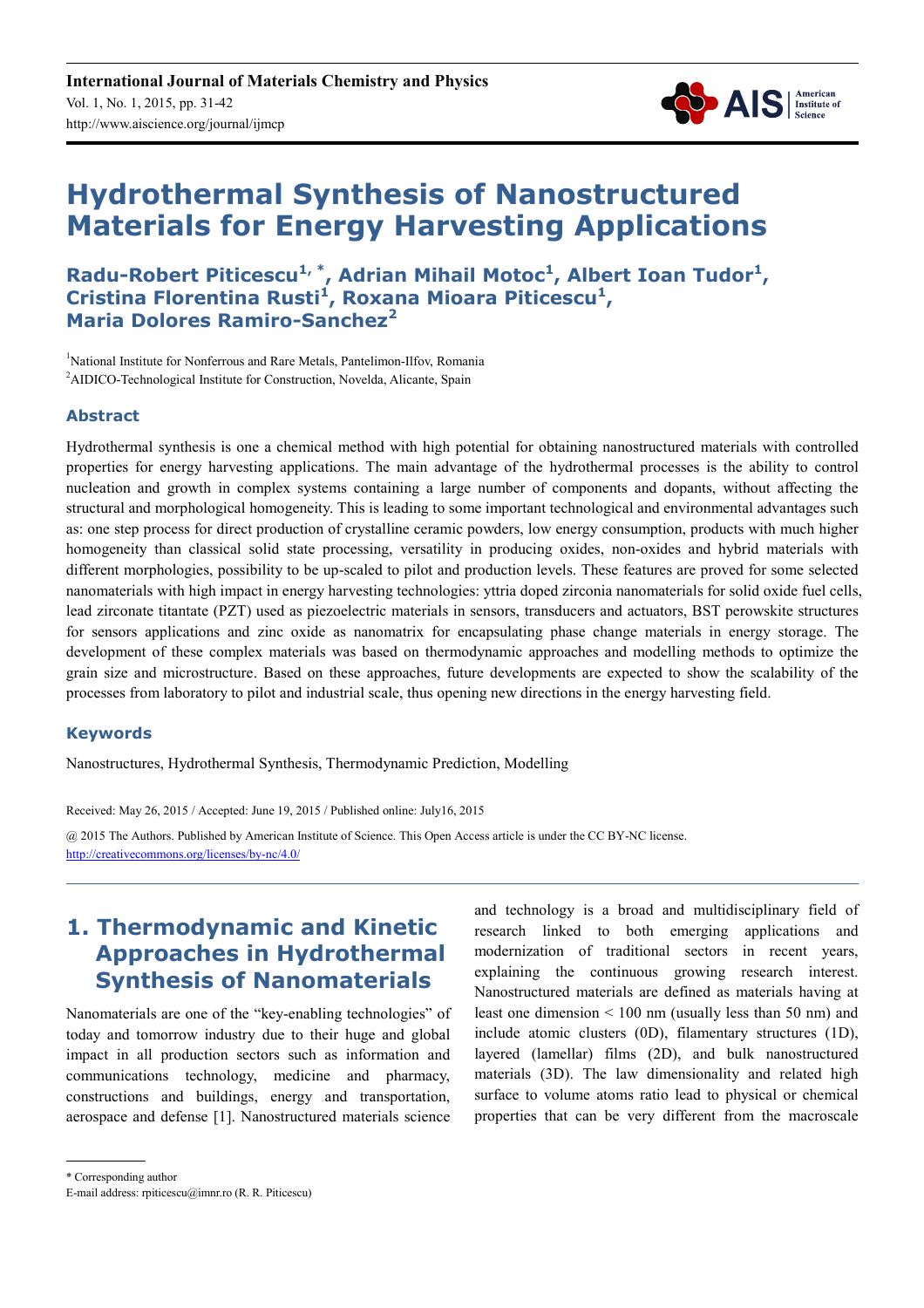properties of the same substance [2]. The so called "triangle synthesis – properties – applications" must be fully exploited to obtain assessed materials for applications, due to the correlations with their atomic structure, composition, microstructure, defects and interfaces, which are controlled by thermodynamics and kinetics of the synthesis process.

Different synthesis routes for manufacturing of nanomaterials have been proposed. Generally they may be classified in physical, chemical and combined routes. Other classification considers the top-down approach from the macroscale to the nanoscale, or conversely, by assembly of atoms or particles using the bottom-up approach.

Chemical reactions for material synthesis can be done in solid (conventional synthesis route), liquid or gaseous state. For solid state reactions, diffusion of atoms depends on the temperature of the reaction and transport across grain boundaries and grain growth at elevated reaction temperature may lead to solids with large grain size. Compared to solidstate synthesis, diffusion in the liquid or gas phase is typically many orders of magnitude larger than in the solid phase; thus the synthesis of nanostructured materials can be achieved at lower temperatures, reducing the detrimental grain growth.

Water is one of the best known and the most common solvents used in the acid/base reaction, precipitation or reduction/oxidation (redox). In chemical synthesis of materials, one should always use caution when handling reactants and precursors, reaction by-products and postreaction wastes, particularly when complex and hazardous chemicals are involved.

Although many laboratory-scale reactions can be scaled up to economically produce large quantities of materials, the laboratory-scale reaction parameters may not be linearly related to that of the large-scale reaction. The synthesis parameters such as temperature, pH, reactant concentration and time should be ideally correlated with factors such as super-saturation, nucleation and growth rates, surface energy and diffusion coefficients, in order to ensure the reproducibility of the process.

Hydrothermal treatment is one of the chemical synthesis methods with high potential for obtaining nanostructured materials with controlled properties. The hydrothermal chemistry is responsible for the formation of many minerals. The success of the researchers in the hydrothermal synthesis of big quartz piezoelectric mono-crystals have stimulated the development of fundamental studies in the physical-chemical synthesis of hydrothermal solutions. The hydrothermal processes used in the synthesis of nanostructured oxide precursors may be classified in [3]:

- Hydrothermal reactions, namely the synthesis of an oxide compound by the reactions of soluble precursors in solutions;
- Hydrothermal treatment for the purification or structural transformation of materials previously prepared by other methods;
- Hydrothermal growth of the crystals by controlling the dissolution – reprecipitation in solutions.

Hydrothermal synthesis reactions represent "in-situ" deprotonation of the water molecules from the first coordination sphere of the metallic cation due to the high temperatures and pressures in the hydrothermal solutions [4].

$$
M_m[(H_2O)_n]^{Z^+} \xrightarrow{T,p} \qquad (1)
$$
  

$$
[M_m(H_2O)_{mn-q}(OH)_q]^{(mz-q)+} + qH^+
$$

The hydrolysis reaction (1) describes a homogeneous nucleation process and the species formed represent the nucleation and growth sites leading to the formation of the new phase. From the thermodynamic point of view the equilibrium constant of the reaction (1) may be estimated from:

$$
-RT \ln K_J = \sum_{i=1}^{nJ} V_i^{(J)} G_f^{(J)}(A_i^{J})
$$
 (2)

Where:  $K_J$  = equilibrium constant of the reaction "J" in the system

- $A_i^J$  = species "i" participant in reaction "J"
- $v_i^J$  = stoichiometric coefficient of species  $A_i^J$

 $G_f^{\circ}$  =Gibbs chemical potential for the formation of species

- $n_J$  = total number of species in the system
- $R =$  ideal gases constant (8,314 J cal<sup>-1</sup> K<sup>-1</sup>)
- $T =$  absolute temperature K

The exact calculation of the equilibrium constants in high pressure solutions requires specific thermodynamic approaches and the application of the Helgeson-Kircham-Flower (HKF) method. According to this apporach any thermodynamic property of solvated species  $M_nX_n$  or ions  $(M<sup>n+</sup>, X<sup>p</sup>)$  is the sum of 2 terms: one for its intrinsic property (non-solvated) and the other one taking into account the contribution of the interactions solvate species (ion)/solvent (solvation) [5].

The kinetic of hydrothermal nucleation and growth may be studied based on Avrami-Erofeev equation:

$$
x = 1 - \exp\left(-k \, t^m\right) \tag{3}
$$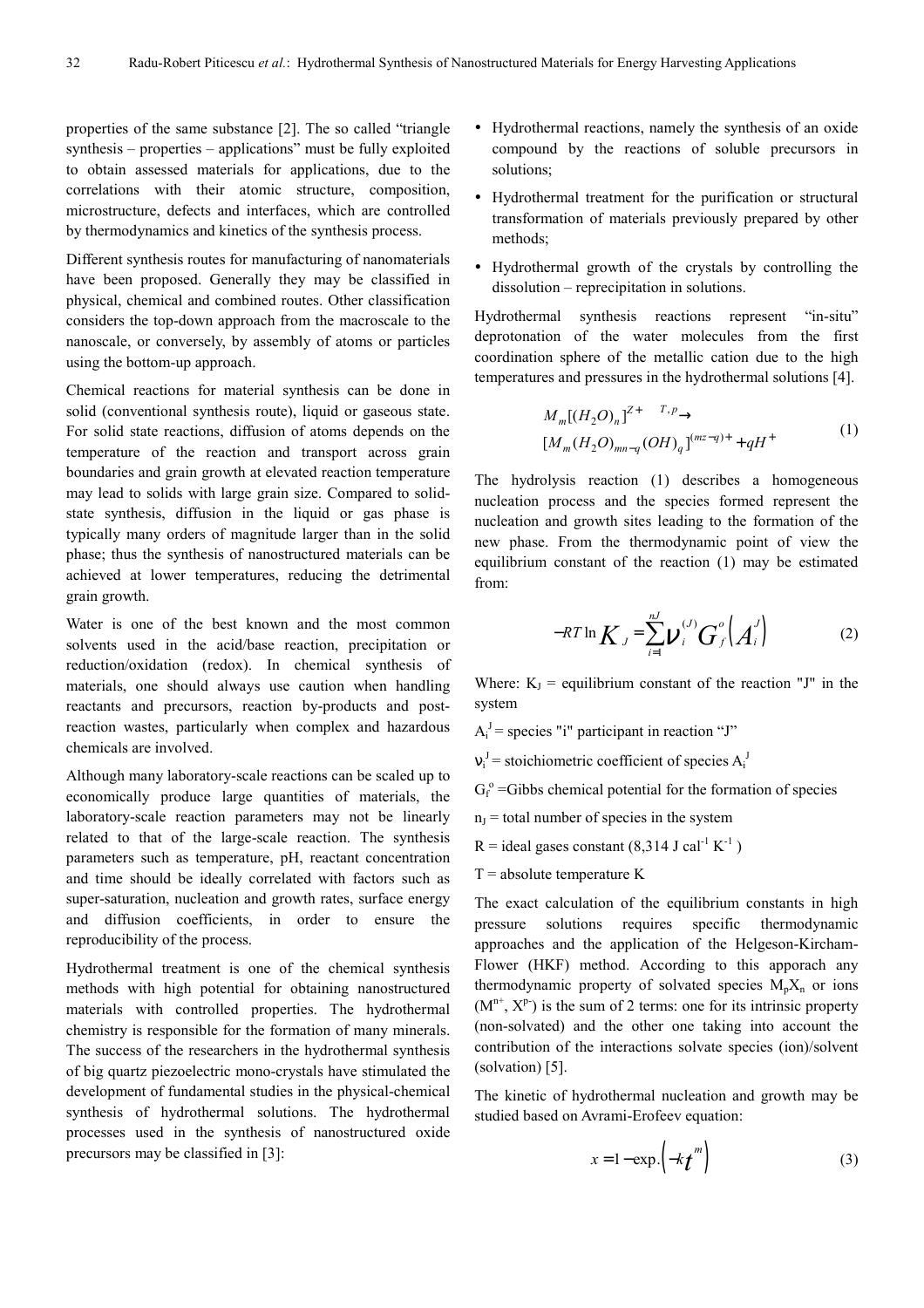$$
k = v \exp \left(-E_c / RT\right) \tag{4}
$$

where x is the molar fraction from the new crystalline phase formed after the reaction time t, m is the reaction order, υ is the frequency factor and  $E_C$  the activation energy of crystallization. For  $m = 0.54 - 0.62$  the reaction is in a diffusion controlled regime, for  $m = 1$  the process is controlled by the formation of new interfaces and for  $m = 2 -$ 3 the nucleation and growth processes are the kinetic limiting steps. For hydrothermal reactions leading to phase transitions, the nucleation and growth processes are strongly influenced by the presence of anions (OH,  $SO_4^2$ ,  $NO_3$ , etc.), the existence of structural similarities between initial and final phase and existence of some critical sizes that stabilize the metastable phases. These general thermodynamic and kinetic analyses show the practical importance of studying the influence of the temperature, pressure, time, mineralizing agents and surface additives on the yield and final products properties [6].

The kinetic of solid species formation in hydrothermal solutions may be modelled considering the transfer of mineralizing reagent (ex. OH<sup>-</sup> from alkaline mineralizers providing the required pH) from the solution to the surface of the nucleus (hydrous oxides initially formed) through the external adsorbed film, transfer of reagents through the new oxide layer formed at the interface and desorption of the reaction products into the solution volume. According to kinetic general rules of such topotactile processes and the corresponding un-reacted core model (fig. 1), the curve describing the degree of transformation vs. process duration may bring important information on the kinetic limiting step.



Fig. 1. The un-reacted core model for the kinetic study of transformation.

The symbols here are:  $r_C$  = the initial radius of the core particle;  $r_t$  = the radius of the particle at the time t from the process started;  $r_0$  = the final radius of the particle.

According to this model, the steps of kinetic of the hydrothermal crystallization may be described by the following equations:

$$
J_R = K_d^R 4\pi r_O C[X_R^V - X_R^i]
$$
 (5)

for the mass transfer of the reagent from the solution volume to the surface of the nuclei (hydrous oxides) through the external adsorbed solution film;

$$
J_R = -\frac{4\pi r_0 r_C}{(r_0 - r_C)} (CD_R^{ef}) [X_R^i - X_R^c]
$$
 (6)

For the mass transfer through the solid product layer, and

$$
J_R = 4\pi r_i^2 C k_s [X_R^C - X_{R0}^{Ci} / K_e]
$$
 (7)

for the chemical transformation reaction at the interface.

The significance of the symbols in equations 5 to 7 are:

 $K_d^R$  – coefficient of mass transfer of reagent R trough the adsorbed solution film;

 $r_0$  – initial radius of the particle

C – molar density of the reagent

 $X_R^{\nu}$ ,  $X_R^{\nu}$  ,  $X_R^{\nu}$  – molar fraction of reagent (volume, at interface and at un-reacted core)

 $X_{R0}$  – molar fraction of the new oxide formed

ks – Kinetic constant of the chemical reaction

 $K_e$  – equilibrium constant of the reaction

### **2. Energy Harvesting Materials Developed by Hydrothermal Method**

As a result of the main thermodynamic and kinetic features of the hydrothermal processes, the main advantages of the hydrothermal synthesis are:

- One step process for powder synthesis or oriented ceramic films;
- Minimized consumption of energy, particularly for complex and doped oxides;
- Products with much higher homogeneity than solid state processing;
- Products with higher density than gas or vacuum processing (faster growth rate);
- Versatility: oxides, non-oxides, organic/biologic materials, hybrid materials with different morphologies may be obtained;
- One of the few methods enabling obtaining of controlled doped or complex material systems.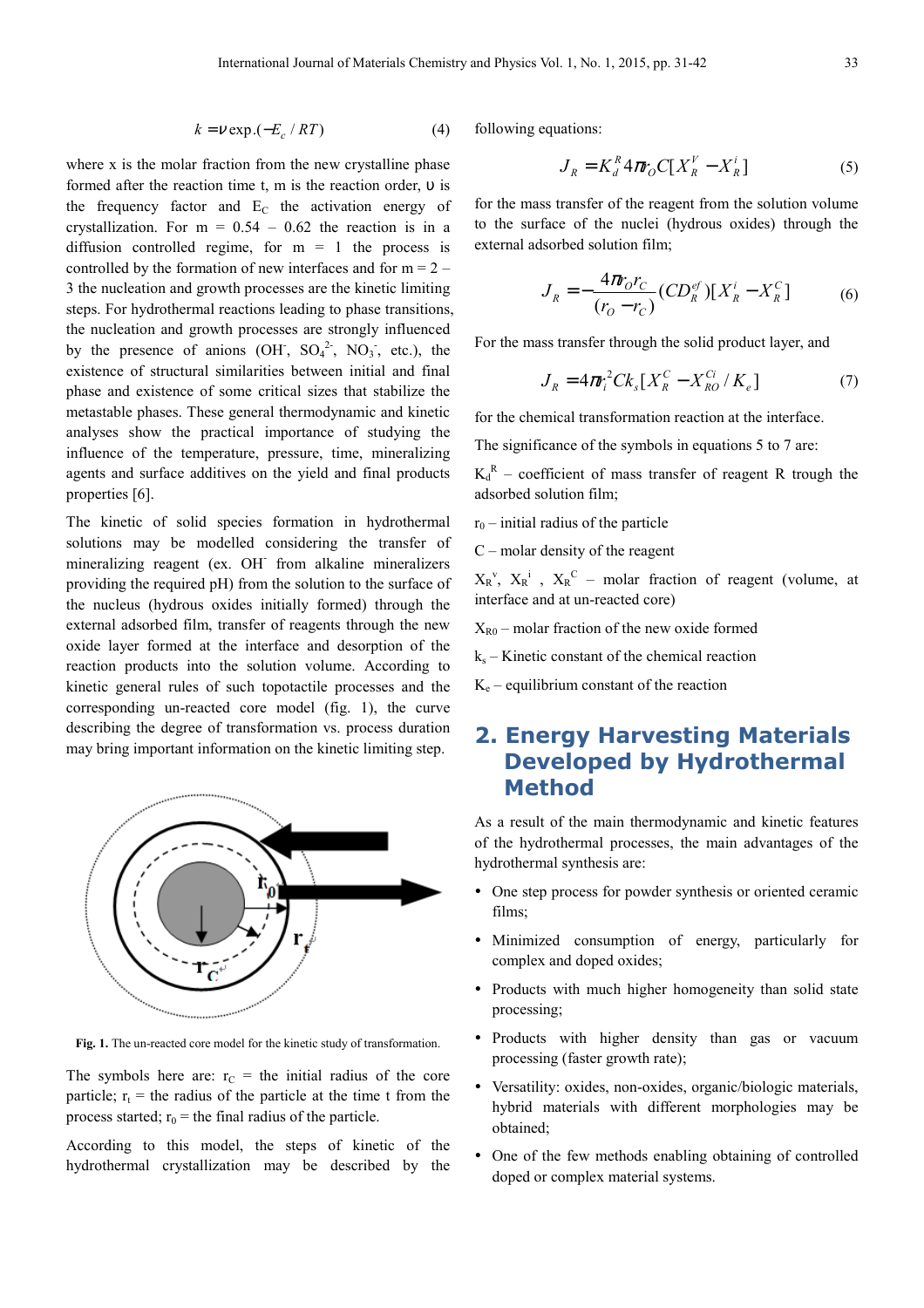The versatility of the hydrothermal method is demonstrated by the great number of compounds obtained via this processes. A non-exhaustive list comprises (starting from simple to complex oxides) contains:  $Al_2O_3$ ,  $Fe_2O_3$ ,  $SnO_2$ , TiO<sub>2</sub>, ZrO<sub>2</sub>, AlOOH, ErOOH, K<sub>4</sub>Nb<sub>6</sub>O<sub>17</sub>, K<sub>2</sub>Ti<sub>6</sub>O<sub>13</sub>, KNbO<sub>3</sub>, KTiNbO<sub>3</sub>, KTaO<sub>3</sub>, Zn<sub>2</sub>SiO<sub>4</sub>, PbZr1-xTixO<sub>3</sub>, Ba(Sr)Ti(Zr)O<sub>3</sub>,  $Ca_{0.8}Sr_{0.2}Ti1-xFeO_3$ , (Fe, In)<sub>2</sub>O<sub>3</sub>(ITO), LiFePO<sub>4</sub>, (Ce,Zr)O<sub>2</sub>, YVO<sub>4</sub>, (Co,Cu,Ni)(Fe,Co)<sub>2</sub>O<sub>4</sub>, YAG, Mg<sub>3.5</sub>H<sub>2</sub>(PO<sub>4</sub>)<sub>3</sub>, CuAlO<sub>2</sub>, ZnO, LiMn<sub>2</sub>O<sub>4</sub>, LaxNiyO<sub>3</sub>, (Ca,Mg)(PO<sub>4</sub>)<sub>3</sub>, etc, demonstrated by hydrothermal batch and flow reaction systems [7-22].

The hydrothermal technique is also well suited for nonoxides, such as pure elements (for example Si, Ge, Te, Ni, diamond, carbon nanotubes), selenides (CdSe, HgSe, CoSe2, NiSe2, CsCuSe4), tellurides (CdTe, Bi2Te3, CuxTey, AgxTey), sulfides (CuS, ZnS, CdS, PbS, PbSnS3), fluorides, nitrides (cubic or hexagonal BN), arsenides (InAs, GaAs), etc. [23].

A remarkable advantage of the hydrothermal synthesis is the significant effect on the solubility product of compounds in water at elevated temperatures and pressures. Also, the chemical reactivity of usually insoluble reagents can be strongly enhanced and the sluggish solid state reactions can be initiated in hydrothermal environment. Thirdly, the synthesis of 1 dimensional nanostructures can be done in facile conditions compared to other procedures [24].

A close look to the many materials developed via hydrothermal processes shows that many of these materials are of high importance in energy harvesting technologies and applications.

Doped BaTiO<sub>3</sub> (BT) and PbZr<sub>1-x</sub>Ti<sub>x</sub>O<sub>3</sub> (PZT) are key piezoelectric materials with applications in sensors, transducers and actuators, able to transform the mechanical vibrational energy in electricity. Other even more complex systems based on compounds like  $(Na,K)NbO<sub>3</sub>$  (KNN),  $Li(Nb,Ta, Sb)O<sub>3</sub>$  or their combinations such as KNN-LiNbO<sub>3</sub>,  $KNN-LiTiO<sub>3</sub>$ , KNN-  $Li(Nb,Ta,Sb)O<sub>3</sub>$ , KNN-BT, KNN- $SrTiO<sub>3</sub>$  have been developed as lead-free materials in the form of single crystals, polycrystalline ceramics and films to replace PZT, based on the unlimited possibilities to modify structure and properties by substitution and addition [25]. The application of piezoelectric vibration-based energy scavengers for converting mechanical energy to electrical energy are based on the utilization of piezoelectric generators and micro-power generators and are vital for the development of wireless sensors, low-power electronics, communication nodes and medical devices [26].

Magnetic nanomaterials are another class of materials used in energy harvesting technologies for many traditional or new emerging applications. Complex ferrites are already the core of electromagnetic devices while the development of nanostructures hybrid materials based on iron oxide and piezoelectric layered structures become indispensable solutions for energy harvesting in bio-micro-elecromechanics applications [27]. Semiconducting oxides like ZnO or TiO<sub>2</sub> doped with transitional metals  $(Co, Ni, Fe, Cr,$ etc.) having giant magneto resistance (GMR) are novel ferroelectric materials for spintronics [28].

Stabilized  $Y_2O_3$ -ZrO<sub>2</sub> ceramic (YSZ) is the most common solid electrolyte used in various applications as oxygen sensors and fuel cells. Their utilization made automotive industry more environment friendly due to its adequate level of oxygen ion conductivity and desirable stability in both oxidizing and reducing atmospheres. [29-31] NiO-YSZ composite powders were prepared by 2-step hydrothermal synthesis and applied as an anode functional layer to improve the performance of SOFCs [32].

Hydrothermal technology has also been recognized as an accessible technique for functionalization of carbon based materials, including functionalization of graphene for new types of sensors, batteries and other energy harvesting applications [33-35].

Some original results regarding the hydrothermal synthesis of doped zirconia nanomaterials for solid oxide fuel cells applications, barium strontium titanate perowskite structures and zinc oxide based nanomaterials for energy storage applications are presented below.

## **3. Hydrothermal Synthesis of Zirconia Nanomaterials**

Zirconia  $(ZrO<sub>2</sub>)$  is a ceramic material with very interesting and useful optical, electrical, thermal, hardness and biocompatibility properties. At temperatures below1100°С, monoclinic  $(m)$  phase of pure  $ZrO<sub>2</sub>$  is the stable form. From 1100°C up to 2370°C pure  $ZrO<sub>2</sub>$  has a tetragonal structure, but at temperatures between 2370°С and 2706°С (the melting point) it exists as cubic phase. The transition from tetragonal to monoclinic phase is done with a volume increase of about 4% leading to micro-cracking that drastically affects the mechanical properties. Therefore the stabilization of cubic or tetragonal phase on larger temperature ranges is required for safety application/reasons. The tetragonal or cubic phase can be stabilized (e.g. the temperature of the " $c \rightarrow t$ " transition may be decreased), by introducing additives as MgO, CaO,  $Y_2O_3$  and other rare earth oxides, etc. The doping elements do not affect only the structural and mechanical properties but also the optical and electrical behavior. Synthetically the binary system of  $ZrO<sub>2</sub>$  may be classified in [36, 37]: systems with formation of chemical compounds; systems forming cubic solid solutions in the rich  $ZrO<sub>2</sub>$  domain:  $ZrO<sub>2</sub> - MeO$ (Me = Mg, Cr, Co, Cu),  $ZrO_2$  - Me<sub>2</sub>O<sub>3</sub> (Me = Fe, Cr, La,),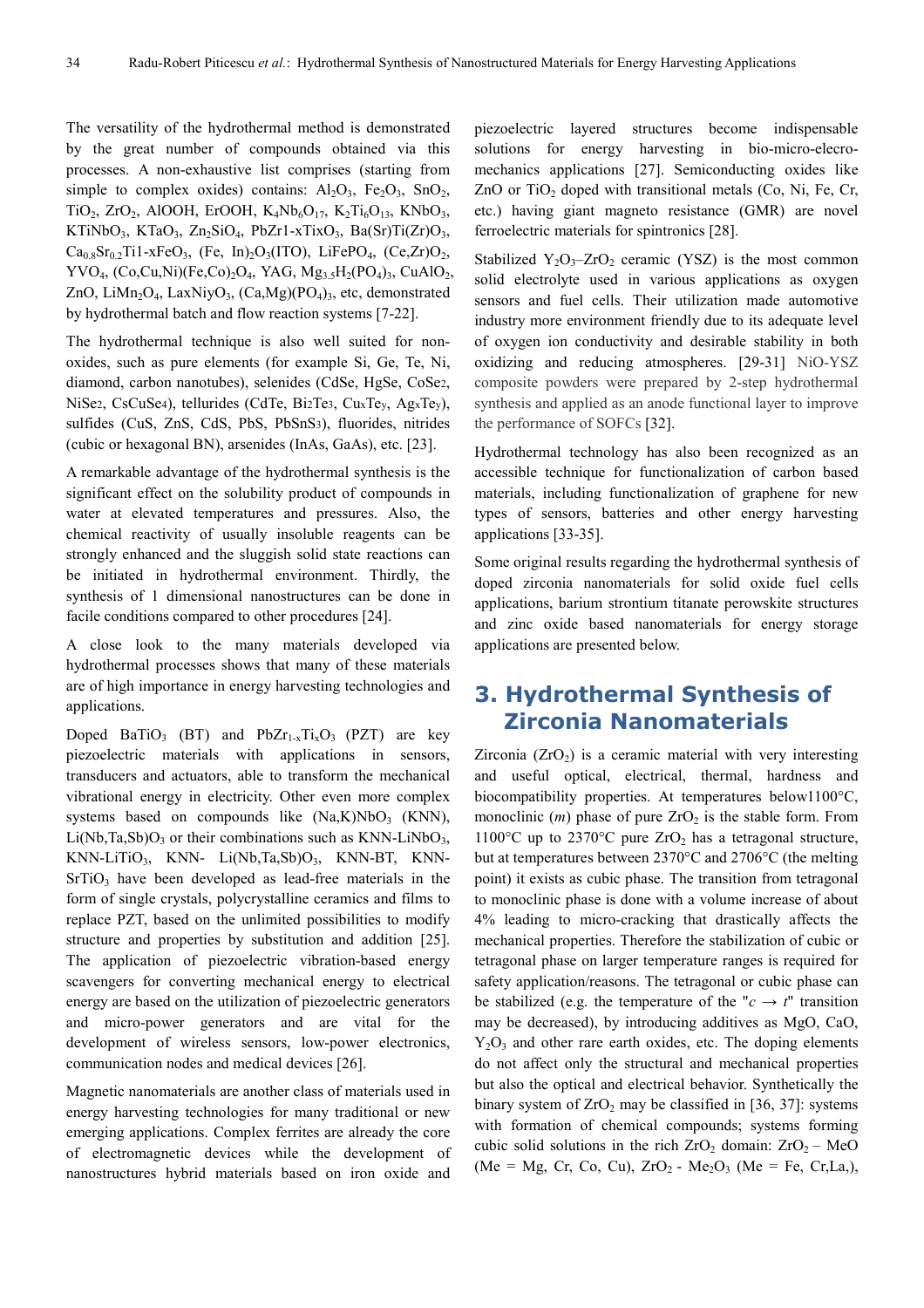$ZrO_2$  - Me<sub>3</sub>O<sub>4</sub> (Me = Fe, Mn),  $ZrO_2$  - MeO<sub>2</sub> (Me = Th, Ce); systems with the formation of other types of solid solutions in the rich  $ZrO_2$  domain:  $HfO_2$  -  $ZrO_2$ ,  $TiO_2$  -  $ZrO_2$  and systems with no interactions between the components, e.g.  $ZnO - ZrO_2$ ,  $Al_2O_3 - ZrO_2$ .

The ionic conductivity of doped zirconia materials in a large temperature range is the key property for energy harvesting applications in solid oxide fuel cells. To improve this property different approaches have been made: partial or total replacement of  $Y_2O_3$  with  $Sc_2O_3$  having a maximum corresponding to the composition  $(Y_{0.5}Sc_{0.5})^*0.3Zr_{0.7}O_{1.85}$ , reducing the diffusion and transport distances using nanocrystalline membranes and thin films and development of composite ceramic materials with enhanced grain boundary conductivity [29-31].

The formation of  $ZrO<sub>2</sub>$  (as well as of the most of other oxides in hydrothermal solutions) takes place by a typical dissolution - reprecipitation process. For such types of transformations it is necessary to have a sufficient degree of super-saturation of the metallic cation in the solution acting as nucleation sites. Consequently, increasing the solubility of the Zr (IV) hydrated species one may expect to improve the kinetics of the new phase formation.

It was also reported that utilization of peroxo-precursors has important advantages in lowering ZrO2 synthesis temperature and improving kinetic conditions [38]. This was explained in terms of an increased solubility of the complex formed in the reaction:

$$
[Zr_4(OH)_8]^{8+} + 12OH^- + 6H_2O_2
$$
  
= 4[(HOO)Zr(OH)<sub>6</sub>]<sup>2-</sup> + 4H<sup>+</sup> (8)

A simple method to estimate phase equilibrium during hydrothermal processes may be the analysis of potential-pH (Pourbaix diagrams). The graph below presented in figure 2 was done using the actual HSC v7 software. The calculation may be done at different initial metal concentrations while the pressure is automatically calculated on the basis of solution pressure at the given temperature. It shows that at the working temperature  $ZrO<sub>2</sub>$  solid species exists at pH $>5$ . The software calculates the equilibrium diagram based on heat capacities, enthalpy and entropy of formation. Due to the lack of data regarding  $Y_2O_3$ -ZrO<sub>2</sub> solid solutions it is not possible to show its formation, however it is observed that at this temperature and pH range Zr and Y precipitate together as solid species and no soluble ions exist.



Fig. 2. Pourbaix diagram for the system Zr-Y-O-H at 250°C, calculated with HSC v.7 software (Zr concentration  $0.01M$ ,  $Y_2O_3=3$  mol %, autogenously pressure).

The hydrothermal synthesis of yttria-stabilized zirconia based on the mechanism proposed by the reaction (8) was done according to the procedure described in our paper [39]. The degree of crystallization of cubic  $ZrO<sub>2</sub>$  phase  $(X<sub>c</sub>)$  and monoclinic phase (Xm) has been calculated from the ratios between the areas of the characteristic [111] peaks of samples and standard samples obtained by ammonia coprecipitation.

The mean crystallite sizes were calculated according to the Scherrer formula from the broadening of the [111] characteristic peak of the crystalline phases (table 1).

| <b>Temperature</b> | Cubic    |               | Monoclinic               |                          | <b>Kinetic constants</b> |       |
|--------------------|----------|---------------|--------------------------|--------------------------|--------------------------|-------|
| $(^0C)$            | $Xc(\%)$ | $D_{111}(nm)$ | $Xm(\%)$                 | $D_{111}(nm)$            | K                        | N     |
| 125                | 21       |               | $\overline{\phantom{a}}$ | $\overline{\phantom{a}}$ | $1.65x10^{-9}$           | 2.09  |
| 150                | 47       | 17            | 20                       | 14                       | $3.47x10^{-8}$           | 1.871 |
| 175                | 69       | 19            | 26                       | 22                       | $1.285 \times 10^{-6}$   | 1.241 |
| 200                | 56       | 22            | 25                       | 23                       | $2.698 \times 10^{-5}$   | 1.308 |

**Table 1.** Cubic zirconia crystallization from peroxide precursors [39].

In the temperature range  $125-200^{\circ}$ C cubic zirconia phase has been formed, the degree of crystallization increasing with the time and temperature of the hydrothermal treatment (Table 1). Powders with large peaks, typically for the nanopowders

have been prepared. Increasing temperature and time, the monoclinic zirconia phase has also been formed. The calculated mean crystallite sizes increased from about 6 nm to a maximum of 22 nm.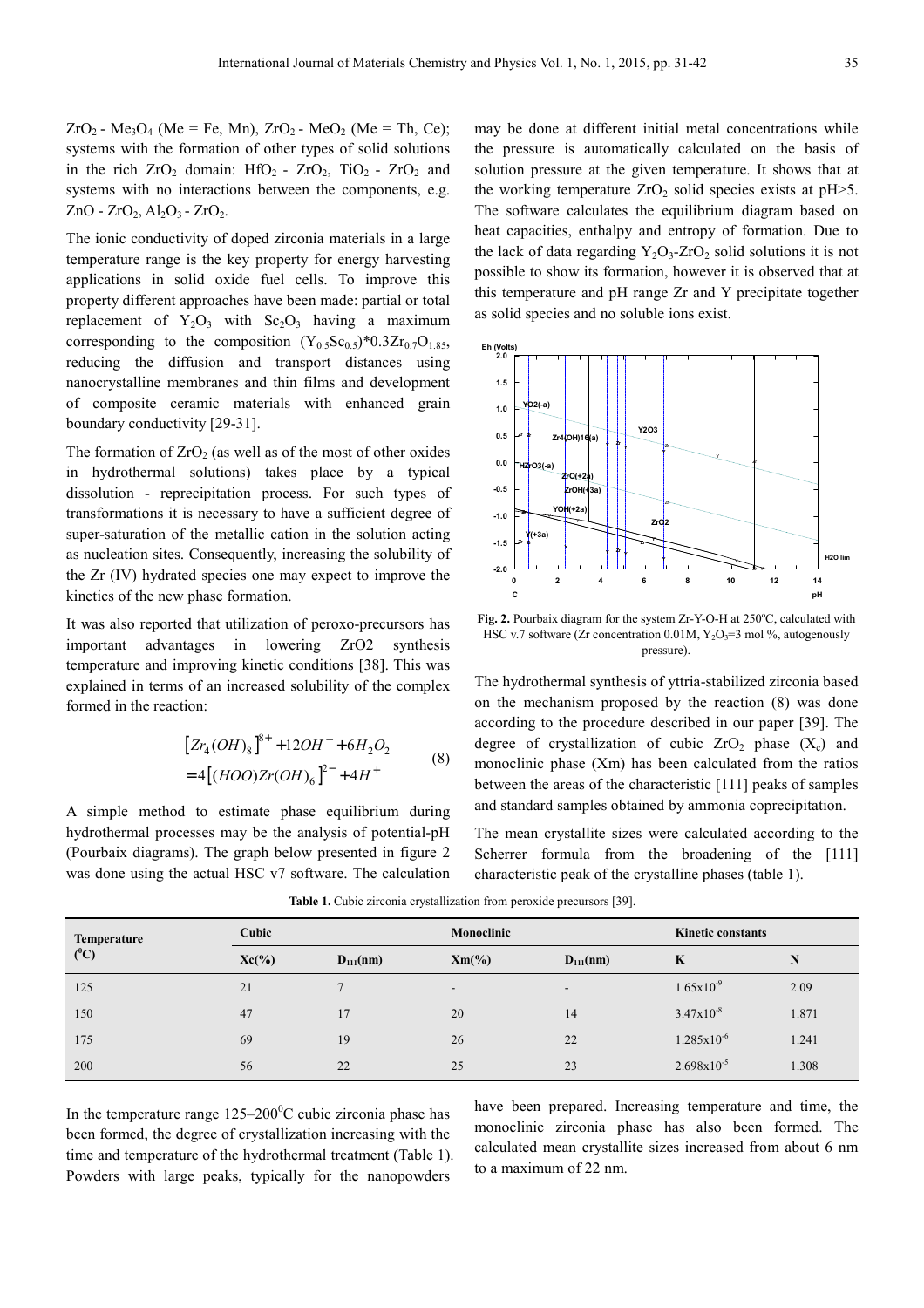The kinetic constants of the crystallization process have been calculated using the equation proposed by Avrami in linear form:

$$
n \ln \frac{1}{1 - X_c} = \ln k - n \ln t \tag{9}
$$

where  $X_c$  is the fraction of the crystalline phase crystallized at the given time, k is the kinetic factor and n is the time exponent. The values obtained correspond to a diffusioncontrolled crystallization process.

The formation of YTZP took place by hydrothermal crystallization of amorphous precipitated zirconia. The TEM presented in fig. 3 shows that powders preserve a structure similar to the chain structure of hydrous zirconia. This chainlike structure may explain the very high BET specific area between 195 to 200  $\mathrm{m}^2/\mathrm{g}$ .



**Fig. 3.** TEM micrograph of hydrothermally synthesized 3 mol%  $Y_2O_3$  - ZrO<sub>2</sub> powders [39].

Furthermore the same procedure has been developed to study the correlations between the hydrothermal synthesis parameters and the sintering behavior of YSZ nanopowders obtained by this procedure. Phase composition, calculated mean crystallite sizes  $(d_{111})$  and particle sizes  $(D_p)$  for different hydrothermal treatment conditions showed that powders with large peaks, typical for the nanopowders have been prepared. The calculated mean crystallite sizes were in the range 8–23 nm, increasing with hydrothermal synthesis temperature and having a maximum in the neutral pH domain.

A mathematical correlation between the mean crystallite sizes, particle sizes and synthesis parameters (pH and temperature) could be derived by the minimum error analysis method using linear correlation analysis [40]. The mathematical model of the process was considered as a

polynomial function  $y_i = f_1(x_j)$ , where  $y_i$  is the objective function or the problem restriction and  $x_j$  are the selected process parameters.

Linear dependence between the process realizations and parameters or second-order degree functions was considered:

$$
y_i = \sum_{j=0} b_j x_j , \ y_1 = \sum_j b_j x_i + \sum_{j,k} b_{j,k} x_j x_k \qquad (10)
$$

Determination of the regression equations practically reduces to finding the maximum of a function of many variables by applying the less-square methods:

$$
\frac{\partial \Phi_i}{\partial b_j} = 0 ,
$$

where

$$
\Phi_1 = \sum_{k=1}^{N} \left[ \sum_{j} b_j x_{j,k} + \sum_{j} b_{j,k} x_{i,k} x_{j,k} - y_k \right]
$$
 (11)

Statistical analysis of the regression functions was done on the basis of Fischer criteria with the condition that calculated values to be less than the tabulated ones for the given number of parameters and restrictions.

Using this approach the following equations could be derived for the XRD mean crystallite size (Scherrer) and particle size (measured by dynamic laser scattering method)

$$
d_{111} = -7.704 + 0.169 \, pH + 0.109T \tag{12}
$$

$$
D_p = 0.6429 + 2.49 \times 10^{-2} pH - 1.5797 \times 10^{-3} T \tag{13}
$$

As a conclusion, these studies show that YTZP powders with crystallite sizes in the range 8–22 nm have been obtained by hydrothermal treatment of amorphous hydrous oxides. The crystallization degree increases with hydrothermal treatment temperature, agglomeration degree decreasing with temperature increasing and pH decreasing. A mixture of tetragonal and cubic zirconia is formed, with increasing tetragonal phase content with decreasing pH.

YTZP powders obtained by the hydrothermal procedure having the microstructure and properties described before were used to obtain dense compact materials via two methods: bulk material by pseudo-axial pressing and sintering and tape casting of membranes followed by drying and sintering. The effective ionic conductivity of YTZP bulk materials was measured using impedance measurements**.** The contributions of bulk and grain boundaries on the total ionic conductivity were calculated from the impedance spectra of the samples. The results on the activation energy of ionic conduction are presented in table 2 and are in good agreement with the estimated values for YTZP nanomaterials.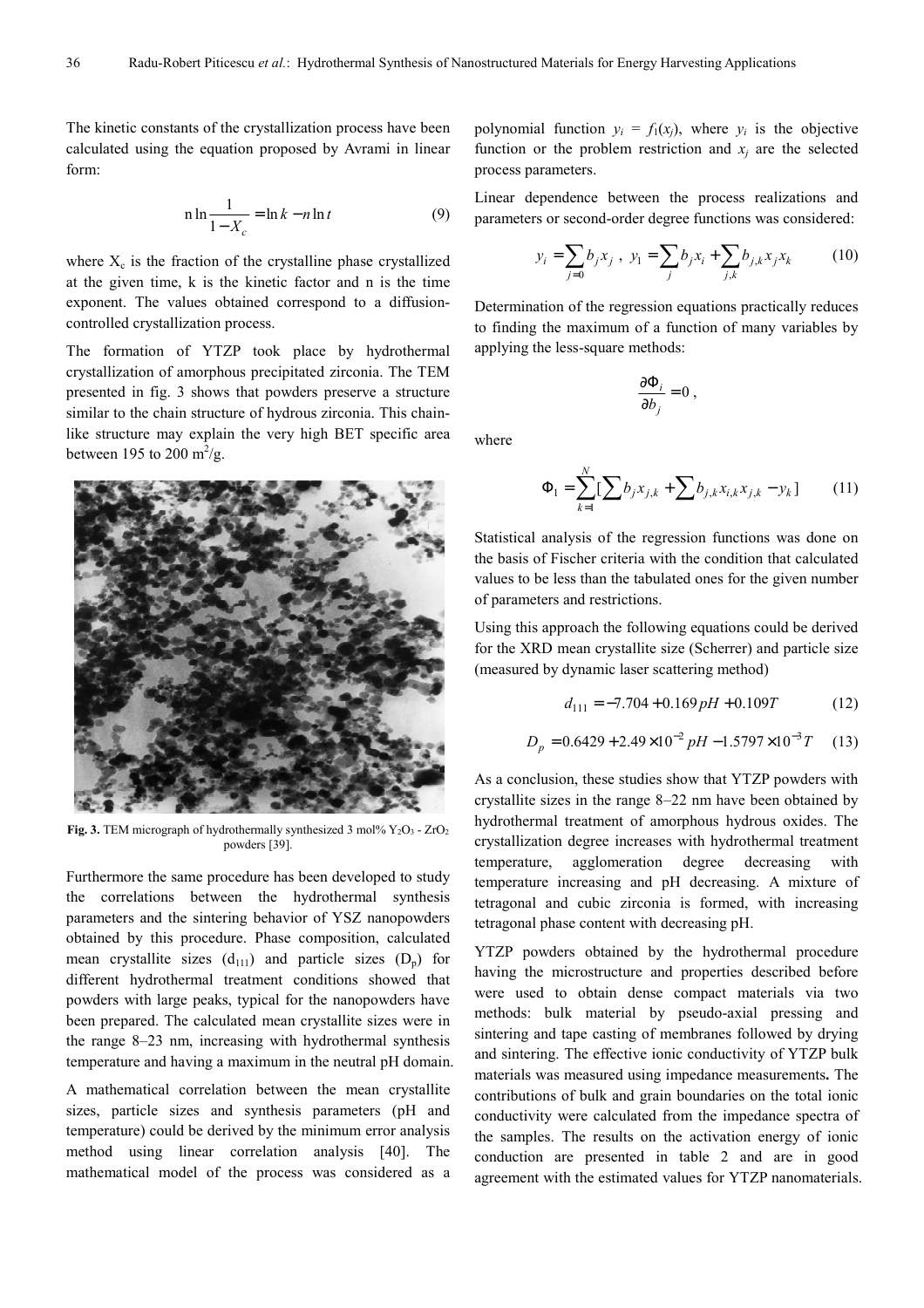|  | I                 | ۰, |
|--|-------------------|----|
|  | I<br>I<br>۰.<br>× |    |
|  |                   |    |

| $Y_2O_3$ mol% in YTZP | Grain sizes (nm) | <b>Microstructure</b>                                                    | Activation energy of ionic conductivity<br>(kJ/mol) |
|-----------------------|------------------|--------------------------------------------------------------------------|-----------------------------------------------------|
| 7.5                   | 625              | Polycrystalline                                                          | 110                                                 |
|                       | 524              | Polycrystalline                                                          | 97.5                                                |
|                       | 393              | Polycrystalline $(0.25\%$ Al <sub>2</sub> O3 (grain growth<br>inhibitor) | 86                                                  |
|                       | 603              | Polycrystalline                                                          | 90                                                  |
|                       |                  | Single crystal                                                           | 84                                                  |

**Table 2.** Activation energy of the ionic conductivity in YTZP nanomaterials.

The results developed suggest that grain boundaries increase the total ionic conductivity of yttria-doped zirconia due to a "short circuit effect" leading to an apparent conductivity which is higher than of single crystals of similar composition [41]. This effect increases with decreasing grain sizes and may be practically neglected for large micrometric grain sizes.

# **4. Hydrothermal Synthesis of PZT and BST Perowskite Nanomaterials**

Since the discovery of ferroelectric ceramics in the early 1940s (barium titanate capacitors), piezoelectrics market has reached several multibillion dollar on a market ranging from high-dielectric-constant capacitors to piezoelectric transducers, positive temperature coefficient devices or electro-optic devices. Materials based on two compositional systems, barium titanate and lead zirconate titanate, have dominated the field throughout their history. Various ceramic formulations, their form (bulk, films), method of fabrication and properties strongly influence their ferroelectric nature and specific areas of application [42].

The piezoelectric effect is related to an asymmetry in the unit cell and the resultant generation of electric dipoles due to the mechanical distortion. Lead zirconate titanate (PZT) is a solid solution phase of the xPbZrO<sub>3</sub> -  $(1-x)PbTiO<sub>3</sub> (0 \le x \le 100)$ binary system, with Ti and Zr atoms randomly occupying Asites and Pb atoms situated at the corners of the unit cell with oxygen atoms located at the surface centers. For PZT ceramics the polarization is not spontaneous and a polling operation is required. After polling, the materials become ferroelectric up to the Curie temperature  $(T_C)$  when the crystalline lattice becomes symmetrical (cubic) and the piezoelectricity disappear. The direct piezoelectric effect is associated to the transformation of the electric charge to mechanical deformation and the reverse effect is transforming the mechanical deformation to electric charge. The piezoelectric properties are strongly influenced by doping with isovalent, donors or acceptor ions (table 3).

| <b>Table 3.</b> Influence of dopants on the PZT ceramics properties. |  |  |  |  |  |  |  |  |
|----------------------------------------------------------------------|--|--|--|--|--|--|--|--|
|----------------------------------------------------------------------|--|--|--|--|--|--|--|--|

| Dopant type                 | <b>Examples</b>                                                                               | <b>Major</b> effects                                    |
|-----------------------------|-----------------------------------------------------------------------------------------------|---------------------------------------------------------|
| Isovalent                   | $Ba^{2+}$ , $Sr^{2+}$ replacing $Pb^{2+}$                                                     | Lower Curie temperature                                 |
|                             | $Sn^{4+}$ replacing $Zr^{4+}$ or $Ti^{4+}$                                                    | Higher permittivity                                     |
| Donors<br>(soft dopants)    | $La^{3+}$ , Nd <sup>3+</sup> , Sb <sup>3+</sup> , Bi <sup>3+</sup> replacing Pb <sup>2+</sup> | Higher permittivity, higher coupling constant $K_{n}$ , |
|                             | $Nb^{5+}$ , $Ta^{5+}$ , $Sb^{5+}$ , $W^{6+}$                                                  | much lower mechanical quality factor $Q_m$ ,            |
|                             | replacing $Zr^{4+}$ or $Ti^{4+}$                                                              | resistivity $> 10^3$                                    |
| Acceptors<br>(hard dopants) | $K^+$ , Na <sup>+</sup> replacing Pb <sup>2+</sup>                                            | Lower permittivity, lower dielectric loss, lower        |
|                             | $[Fe^{3+}, Al^{3+}, Sc^{3+}, In^{3+}Cr^{3+}$ replacing $Zr^{4+}$ or $Ti^{4+}$                 | coupling constant $K_n$ , much higher mechanical        |
|                             |                                                                                               | quality factor $Om$                                     |

Soft dopants are required for actuators applications, therefore selection of doping elements should fall into this domain.

The microstructure of PZT ceramics depends on different factors such as grain sizes and grain boundaries, homogeneity, density and open porosity. Oxide dopants may control not only the ferroelectric properties but also inhibit (e.g.  $Fe3^+$ ) or enhance (e.g.  $Ce4^+$ ) the grain growth and therefore the density and the porosity. The selection of doping elements and their concentration may be predicted based on the tolerance factor defined by:

$$
t = \frac{r_A + r_O}{\sqrt{2}(x_{B} + r_O)}
$$
(14)

where  $r_A$  is the covalent radius of Pb, Ti or Zr,  $r_B$  is the covalent radius of dopant B and x its molar concentration. A tolerance factor close to 1 is required to preserve the perowskite nature of the crystallite lattice. It is therefore expected that synthesis rout will affect the final properties of the sintered PZT ceramics.

The main problems for PZT powder synthesis routes are related to inhomogeneous distribution of dopants, grain sizes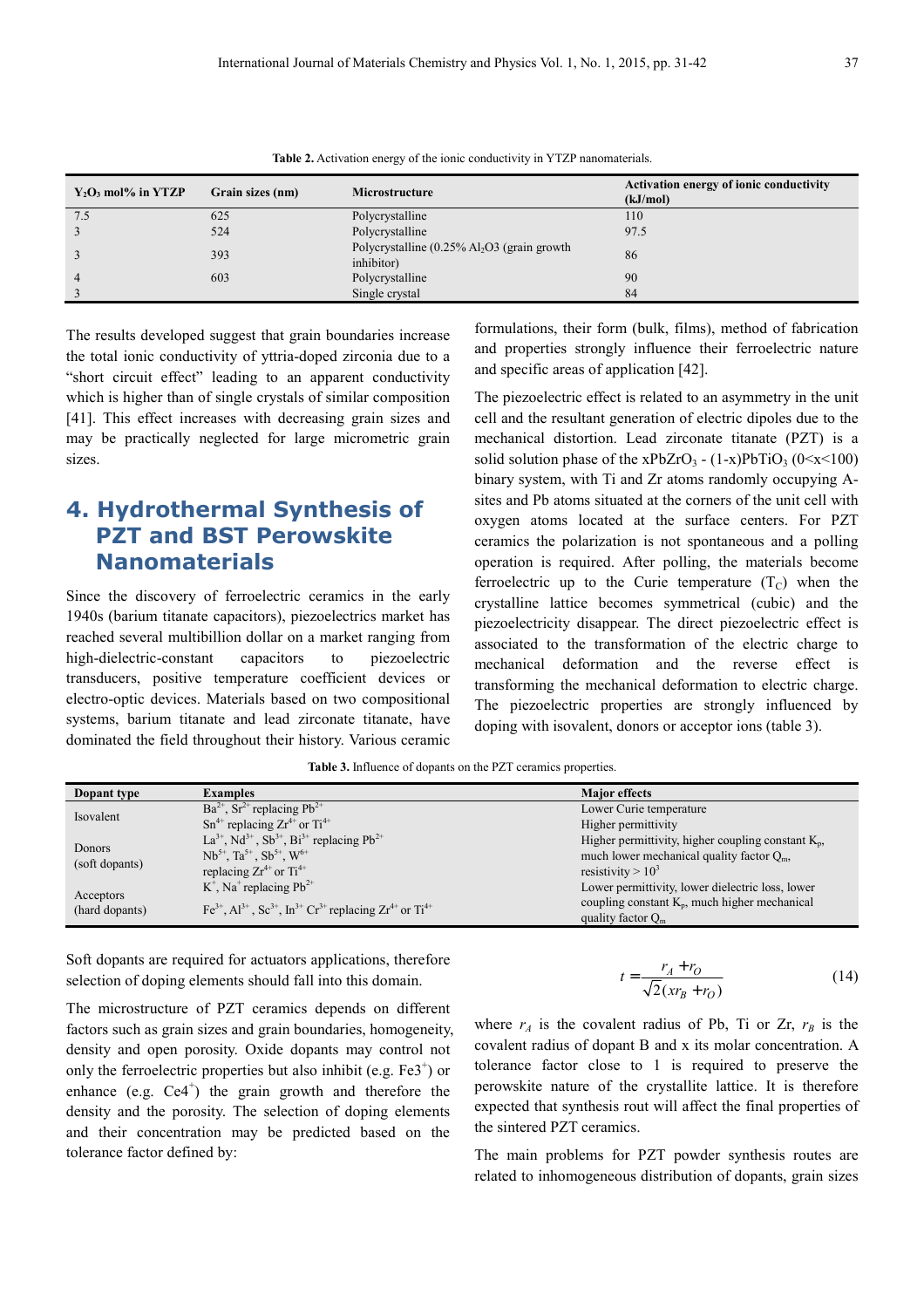and morphology. The one hydrothermal synthesis route based on thermodynamic design of the process eliminates or drastically reduces these problems.



**Fig. 4.** The Gibbs free energy of formation of PZT from oxides (upper straight line) and from aqueous ions in hydrothermal solutions (lower polynomial line).

From the thermodynamic point of view, compared to classical ceramic route (solid phase mixing), the advantage of the process consists in a strong shift of the free energy toward much higher negative values presented in Fig. 4, as calculated with the HSC 7.1 thermodynamic software (Outokumpu, Finland).

The thermodynamic design of PZT materials shows the ability of hydrothermal process to obtain PZT powders with crystalline sizes < 43 nm by modeling crystallite growth according to equation (15):

$$
Y_i = \ln(\ln\frac{1}{1 - di/dm}) = -1.776 + 1.507 \ln t_i \quad (15)
$$

where  $d_i$  is the crystallite size in experimental point *i* and  $d_{max}$ is the maximum size after hydrothermal treatment at a certain pH and temperature.

Barium strontium titanate  $Ba_{1-x}Sr_xTiO3$  (BST) is also a perowskite ceramic material with interesting applications in sensors and other devices [43]. The Curie temperature  $T_c$  of the BST compound can be controlled by varying the Ba/Sr ratio. At room temperature, when Ba amount is ranging between  $0.7 - 1$ , the system is in ferroelectric phase, when Ba amount ranging between 0.1-0.7 the system is in paraelectric phase [44].

The properties of the BST based perovskites depend also on microstructure, grain size and defects [45]. The ferroelectric properties of the material decrease with grain size [46].

From the thermodynamic point of view, similar to PZT, the advantage of the hydrothermal synthesis of BST consists in a strong shift of the free energy toward much higher negative values compared to the classical ceramic route [47], according to values calculated with the HSC 7.1

thermodynamic software and presented in fig. 5.



**Fig. 5.** The Gibbs free energy of formation of BST from oxides (upper straight line) and from aqueous ions (lower polynomial line) in hydrothermal solutions.

The perovskite  $Ba_xSr_{1-x}TiO_3$  (x=0.7) based nanostructured materials were synthetized in one step process by hydrothermal method starting from soluble salts of Ti (TiCl<sub>4</sub> -Sigma ALDRICH – p.a. 98%), Sr  $(Sr(NO<sub>3</sub>)<sub>2</sub> - MERCK$ p.a. >99%), and Ba(OH)<sub>2</sub>\*8H<sub>2</sub>O (MERCK - p.a. >98%) and a mineralizer agent. Hydrothermal synthesis was performed in 5L Berghoff autoclave, at low temperatures ( $\leq 200$  °C) and high pressure (200 bar) for two hours.



XRD analysis (Fig. 6) revealed the presence of two phases:  $Ba<sub>0.7</sub>Sr<sub>0.3</sub>TiO<sub>3</sub>$  (88.9%) indexed as tetragonal according to JCPDS No  $04-015-0356$  and  $BaCO_3$   $(11.1\%)$  as orthorhombic according to JCPDS No. 00-005-0378. The average crystallite size is 19 nm. The tetragonality ratio (c/a) was 0.991. SEM analysis from Fig. 7 presents the BST powder having nanometer size ranging from 25 to 158 nm, with small particle tending to agglomerate.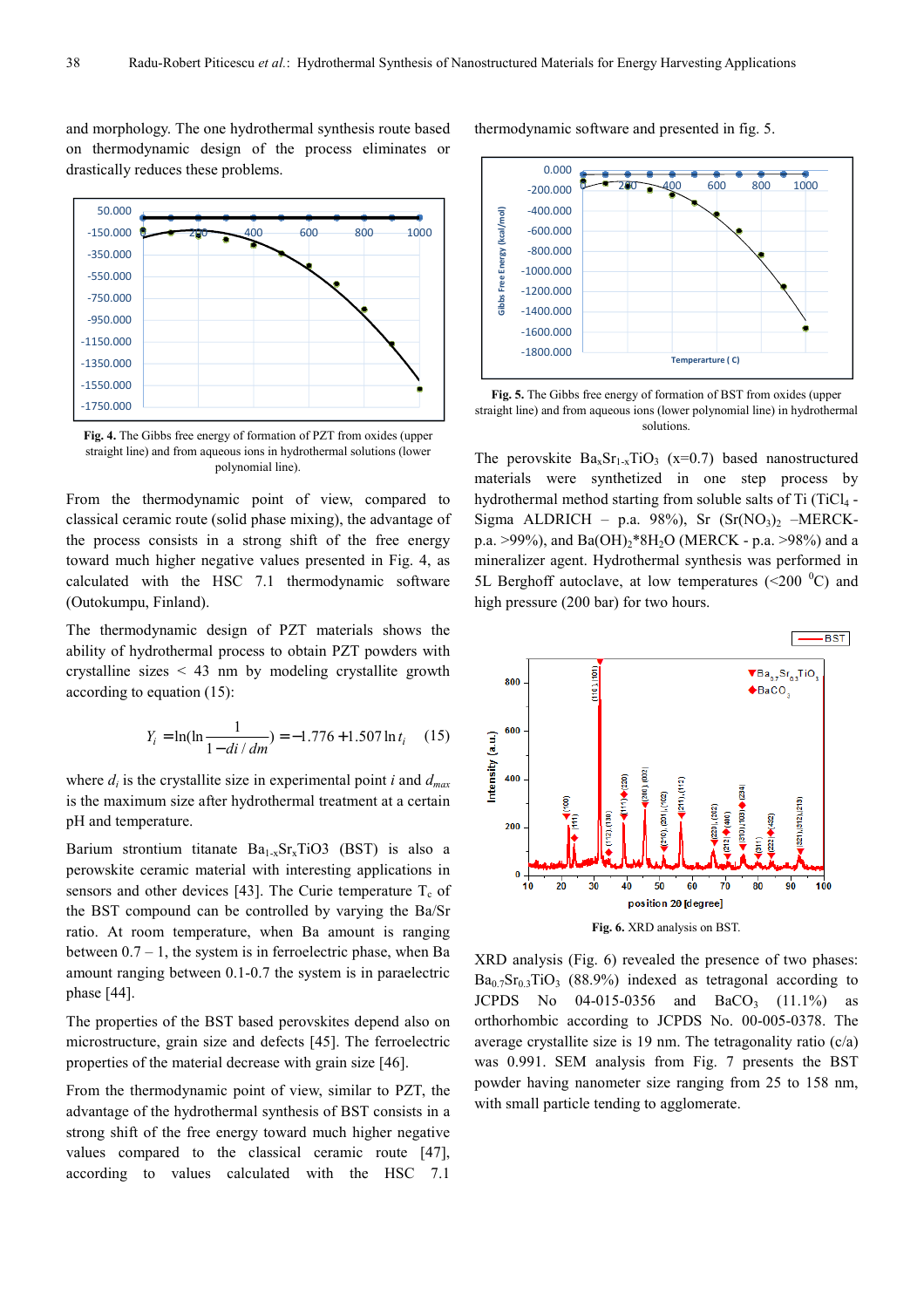

Fig. 7. SEM images for BST hydrothermally synthetized.

#### **5. Hydrothermal/Solvothermal Synthesis of Nanostructured ZnO for Energy Storage Applications Solvothermal<br>Inostructured<br>Storage**

The utilization of nanomaterials in thermal energy storage technologies is becoming more and more important as a radical solution for improving the performances of thermal systems and overcoming the problems of heat transfer [48]. Enhanced thermal transfer properties may be obtained by the utilization of very large specific surface area area brought by the use of nanosystems. An innovative nanotechnological solution involves nanofluids obtained by micro/nanoencapsulation of phase change materials (PCMs) used to accumulate heat. It is well established that hexagonal ZnO (wurtzite) single crystals grow along the c axis and therefore (0001) surfaces are highly polar due to  $\text{Zn}^{2+}$  and  $\text{O}^{2-}$ terminated surfaces, while (001) surfaces are nonpolar [49]. Therefore, it is possible to explore the growth of nonpolar side surfaces of the (101) crystalline faces in view of obtaining inorganic shells or nanomatrices with simultaneous control of the hydrophobicity of the developed nanosystems. Nanoencapsulation in inorganic shells have been proposed recently as a method to encapsulate PCMs PCMs based on nontoxic sugar alcohol having a very high latent latent heat capacity [www.sam.ssa.eu]. D-Mannitol and Erythritol used as PCMs were encapsulated by a solvothermal process at high pressures and temperatures below  $100^{\circ}$ C to avoid the melting of PCM. D-mannitol or erythritol, respectively were spray dried before hydrothermal synthesis in order to obtain as much as possible spherical shapes of sugar alcohol. The role of the high pressures is to enhance the encapsulation degree

and stability of the nanomatrix by creating polar interactions between the  $-OH$  groups of sugar alcohols and  $Zn^{2+}$  ions from the shell.

Zinc nitrate hexahydrate was precipitated in aqueous medium with ammonia solution at alkaline pH. Precipitated white slurry representing ZnO precursor was further mixed in ethanol medium with spray dried D-mannitol or erythritol, respectively and hydrothermally treated at  $100^{\circ}$ C for 1-3 hours at pressure of 40-3000 atm. Molar ratio between ZnO and mannitol was varied. Molar Molar ratio between ZnO and erythriol was 4:1.

The FT-IR spectra of the erythritol encapsulated in ZnO from Fig. 8 identified stretching vibrations of O-H group (3260  $\text{cm}^{-1}$ ), C-O group (1079 cm<sup>-1</sup>) and bending vibration of C-H group  $(2907 \text{ cm}^{-1} \text{ and } 1383 \text{ cm}^{-1})$  due to the presence of the sugar alcohol. The SEM picture from Fig. 9 shows the nucleation and growth of ZnO nanoparticles shell around the encapsulated erythritol.



Fig. 8. FT-IR spectra of ZnO-Erythritol.



Fig. 9. SEM image of ZnO shell.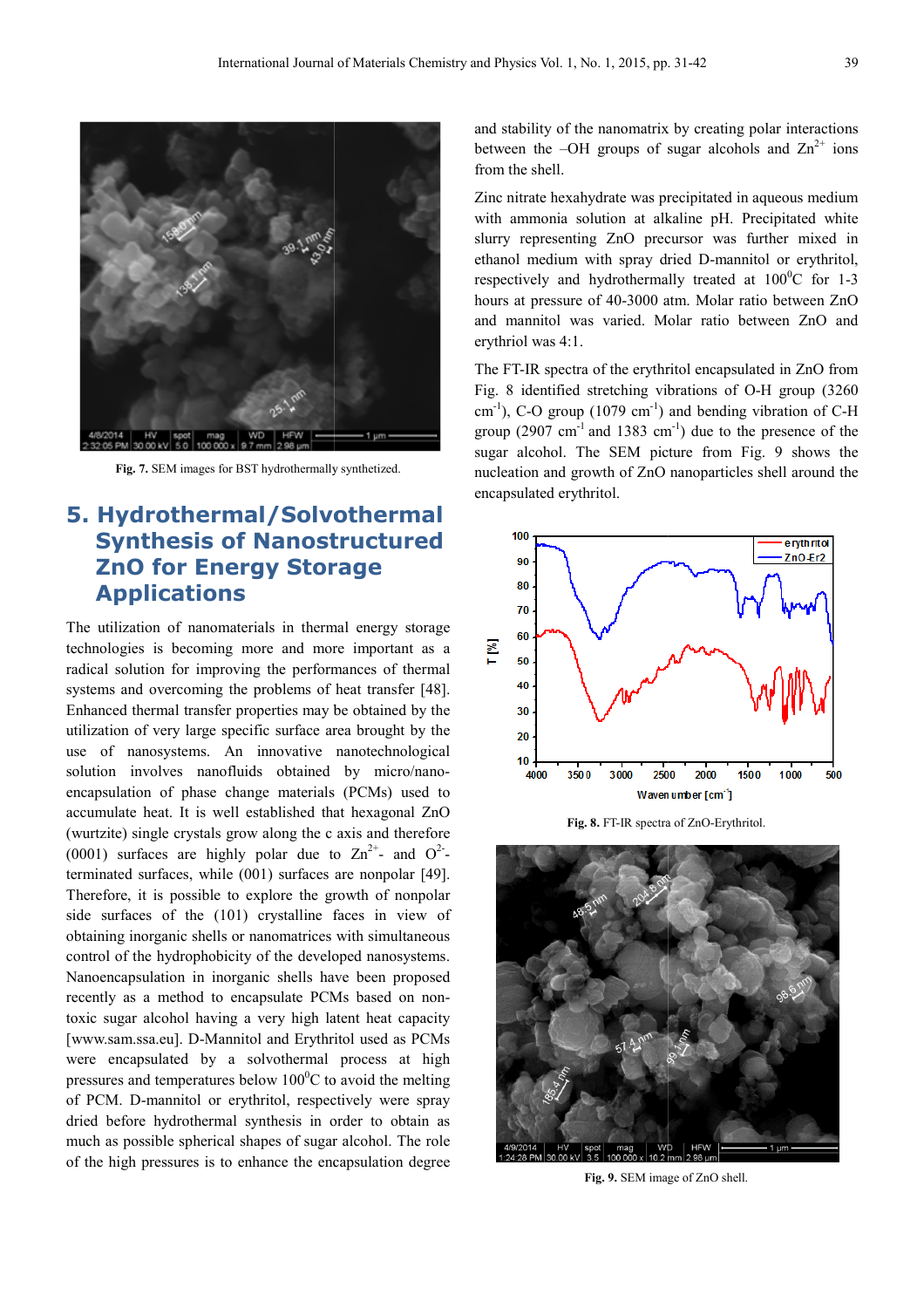Analysis of the thermal behavior of the PCM based on Erythritol encapsulated in ZnO shell presented in Fig. 10 shows that during repeated heating and cooling cycles during direct scanning calorimetry measurements (DSC) the difference between the melting and solidification temperatures is maintained and the heat storage capacity is thus preserved.



**Fig. 10.** DSC analysis showing thermal stability of Eyrthritol encapsulated in ZnO.

Modelling the encapsulation process of D-Mannitol in ZnO shell by high pressure solvothermal process at pressures between 100 and 3000 atm and  $100^{\circ}$ C revealed that 1000 atm is the optimal pressure for obtaining a good encapsulation degree without degradation of the morphology and thermal properties of the encapsulated PCM. This innovative route for obtaining hybrid nanocapsules may open new directions in the seasonal thermal energy storage systems.

### **6. Conclusions and Future Prospects**

Hydrothermal method is one of the chemical synthesis routes with high potential for obtaining nanostructured materials with controlled properties for energy harvesting applications. A large number of pure or doped oxide and non-oxide ceramic nanomaterials from mono-component and polycomponent systems with properties required in sensors, actuators or devices were already reported. The main advantage of the hydrothermal processes is the ability to control nucleation and growth in complex systems containing a large number of components and dopants, without affecting the structural and morphological homogeneity. This is leading to important technological and environmental advantages compared to classical ceramic routes: one step process for direct production of crystalline nanomaterials, low energy consumption, products with much higher homogeneity, versatility in producing oxides, non-oxides, organic/biologic materials, hybrid materials with different morphologies, possibility to be up-scaled to pilot and production levels. To fully exploit these advantages in

developing nanomaterials with controlled chemical, structural and morphological composition the experimental approach needs to start from thermodynamic prediction of equilibria in aqueous solutions, to study the kinetic of the process for controlling grain growth and model the synthesis leading to optimization of the whole process. These features are proved for some selected nanomaterials with high impact in energy harvesting technologies.

YTZP powders with crystallite sizes in the range 8–22 nm have been obtained by hydrothermal treatment of amorphous hydrous oxides. The crystallization degree increases with hydrothermal treatment temperature, agglomeration degree decreasing with temperature increasing and pH decreasing. The effective ionic conductivity of YTZP bulk materials was measured using impedance measurements**.** The contributions of bulk and grain boundaries on the total ionic conductivity were calculated and modelled from the impedance spectra of samples. The results on the activation energy of ionic conduction show a good agreement with the estimated values for YTZP nanomaterials.

Lead zirconate titanate (PZT) powders for piezoelectric materials in sensors, transducers and actuators were obtained. Prediction of free Gibbs energy of formation show a strong shift toward much higher negative values, compared to classical ceramic route. The thermodynamic design of PZT materials show the ability of hydrothermal process to produce PZT powders with crystalline sizes  $\leq$  43 nm by modeling crystallite growth.

Similar to PZT case, hydrothermal synthesis of barium strontium titanate (BST) nanopowders allows a strong shift of the free energy toward much higher negative values compared to the classical ceramic route. Perovskite  $Ba<sub>x</sub>Sr<sub>1</sub>$ .  $xTiO<sub>3</sub>$  (x=0.7) nanostructured powders with nanometer size ranging from 25-158 nm and tetragonality ratio (c/a) 0.991 were synthetized in one step process by hydrothermal method for future development of new types of sensors. Finally an innovative process for high pressure solvothermal encapsulation of some phase change materials based on sugar alcohols in zinc oxide nanomatrices for energy storage application was presented. Modelling the encapsulation process of D Mannitol in ZnO shell by high pressure solvothermal process at pressures between 100 and 3000 atm at  $100^{\circ}$ C revealed that 1000 atm is the optimal pressure for obtaining a good encapsulation degree with no degradation of the morphology and thermal properties of the encapsulated PCM.

The development of such complex materials was based on thermodynamic approaches to predict the temperature and composition ranges and modelling methods to optimize the grain size and microstructure. Based on these approaches,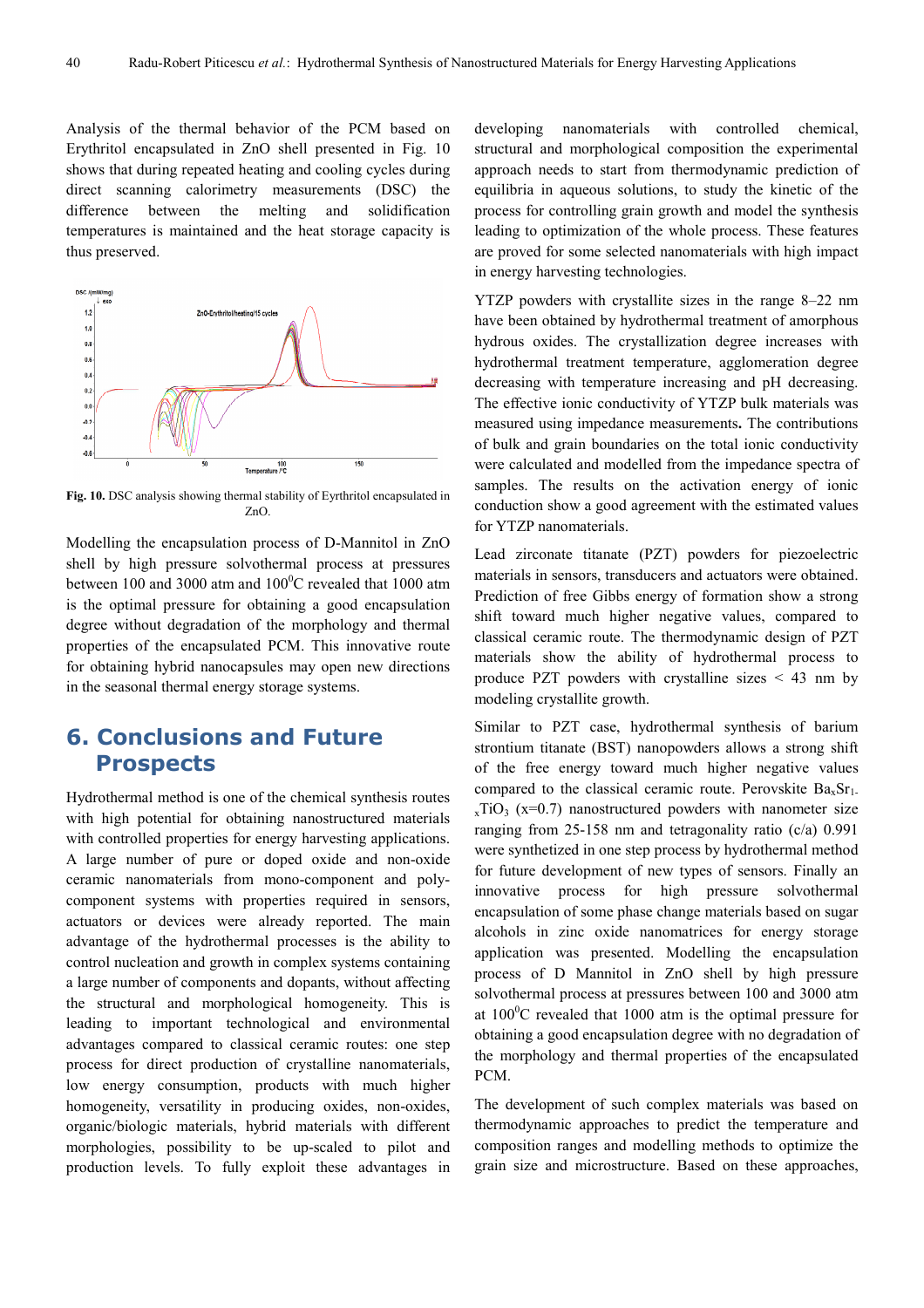future developments are expected to show the scalability of the processes from laboratory to pilot and industrial scale, thus opening new directions in the energy harvesting field.

### **Acknowledgments**

We gratefully mention:

- Financial support from European Commission in the frame of FP7- Fo.NMP.2013-11,
- Grant agreement no. 608720 "MicroFAST" for works on hydrothermal synthesis of PZT nanomaterials
- Financial support from Executive Unit for Financing Higher Education, Research,
- Development and Innovation (UEFISCDI) for support of works on hydrothermal synthesis of BST nanomaterials in the frame of grant no. 198/2012 SENSGAZ.
- Financial support from European Commission in the frame of FP7-Energy.2011-grant
- Agreement no. 296006 "SAM.SSA" for works on solvothermal encapsulation of phase change sugar alcohols in zinc oxide nanomatrices.

#### **References**

- [1] Integrated Research and Industrial Roadmap for European Nanotechnology, 2012
- [2] Carl C. Koch, Nanostructured Materials: Processing, Properties and potential Applications, 2002, Noyes Publications, USA, ISBN: 0-8155-1451-4
- [3] P. Kriygsman, The Hydrothermal Synthesis of Ceramic Powders, Copyright by Chemical Engineering Company AG, Niederscherli, 1992, Switzerland
- [4] D. Segal, Chemical Synthesis of Advanced Ceramic Materials, 1989, Cambridge University Press
- [5] K.S. Pitzer, Activity Coefficients in Electrolyte Solutions, 2nd edn, CRC Press, (1991)
- [6] Marioara Abrudeanu, Robert Piticescu, Roxana Piticescu, Sinteza chimica a pulberilor ceramice ultradisperse, Ed. Tehnica, 2000, Bucuresti
- [7] H. Hayashi, Y. Hakuta, Materials 3(2010), 3794-3817; doi:10.3390/ma3073794
- [8] H. Hayashi, K. Torii, J. Mater. Chem. 12(2002), 3671–3676.
- [9] B. Li, Y. Hakuta, H. Hayashi,. J. Supercrit. Fluid. 39 (2006), 63–69.
- [10] B. Li, Y. Hakuta, H. Hayashi, Mater. Lett. 61 (2007) 3791– 3794
- [11] M. Sorescu, L. Diamandescu., D. Tarabasanu, J. Phys. Chem. Solids 65 (2004), 1719–1725
- [12] J. Lee, A.S. Teja, J. Supercrit. Fluid. 35(2005), 83–90
- [13] M. Umetsu, X. Man, K. Okuda, M. Tahereh, S. Ohara, J. Zhang, S. Takami, T. Adschiri, Chem. Lett. 2006, 35, 732–733
- [14] O.X. Zheng, B. Li, M. Xue, H.D. Zhang, Y.J. Zhan, W.S. Pang, X.T. Tao, M.H. Jiang, J. Supercrit. Fluid. 39(2006), 63–69.
- [15] D. Zhao, E. Han, X. Wu, H. Guan, Mater. Lett., 60(2006), 3544–3547.
- [16] C.B. Xu, A.S. Teja, J. Supercrit. Fluid. 39(2006), 135–141.
- [17] M.J. Yoon, J.H. In, H.C. Lee, Korean J. Chem. Eng. 23(2006), 842–846.
- [18] D. Zhao, X. Wu, H. Guan, E. Han, J. Supercrit. Fluid 42(2007), 226–233.
- [19] H. Assaaoudi, Z. Fang, I.S. Butler, D.H. Ryan, J.A. Kozinski, Solid State Sci. 9 (2007), 385–393.
- [20] H. Assaaoudi, Z. Fang, I.S. Butler, J.A. Kozinski, Nanotechnology 19(2008), 185606.
- [21] Akira Yoko, Makoto Akizuki, Yoshito Oshima, Journal of Nanoparticle Research, Volume 16, Issue 4(2014).
- [22] Qian, Qian; Liu, Yin; Chen, Chen; Zhang, Peiliang; Jiao, Baoxiang; Hou, Guihua, Asian Journal of Chemistry, Volume 26, Issue 6(2014)
- [23] W.L. Suchanek, R.E. Rieman, Advances in Science and Technology, 45(2006), p.184-193
- [24] W-. Yao, S-H. Yu, Int. J. Nanotechnology, Vo. 4, No.1/2, (2007), p. 129-141
- [25] T.R. Shrout, S.J. Zhang, J. Electroceramics 19(2007), 111-124
- [26] S.P. Beeby, R.N. Torah, M.J. Tudor, P. Glynne-Jones, T.O' Donnell, C.R. Saha, S. Roy, J. Micromechanics and Microengineering 17(2007), 1257-1265
- [27] D.J. Inman, Energy Harvesting Materials, 2009, Springer, ISBN 978-0-387-76463-4
- [28] T. Dietl, Nature Mater., 9(2010), 965
- [29] F.T. Ciachi and S.P. Badwal, J. Eur. Ceram. Soc., 7(1991), 197–206
- [30] I. Kosacki, P. Colomban and H.V. Anderson, Proceedings of the US–Japan Workshop on Electrically Active Ceramic Interfaces. MIT, USA, 1998, pp. 180–188
- [31] M. Miyayama and H. Yanagida, J. Am. Ceram. Soc., 67(1984), C194–C195
- [32] Kim, B; Cho, K; Choi, J; Shin, D, J. Nanoscience and Nanotechnology, 15, Iss 1(2015)
- [33] Zohreh Shahnavaz, Pooria Mn, Yatimah Alias, Ninie S.A. Manan. Sensors and Actuators B 208(2015) 389–398
- [34] Hazhir Teymourian, Abdollah Salimi, Somayeh Firoozi, Aazam Korani, Saied Soltanian. Electrochimica Acta 143(2014) 196–206
- [35] Luping Xue<sup>a,1</sup>, Chenfei Shen<sup>a, 1</sup>, Mingbo Zheng<sup>b</sup>, Hongling Lu<sup>a</sup>, Nianwu Li<sup>a</sup>, Guangbin Ji<sup>a</sup>, Lijia Pan<sup>b</sup> and Jieming Cao, Materials Letters, 65, Issue 2(2011), 198-200
- [36] Pampuch, K. Haberko, Ceramic Powders, 1983, 623 634